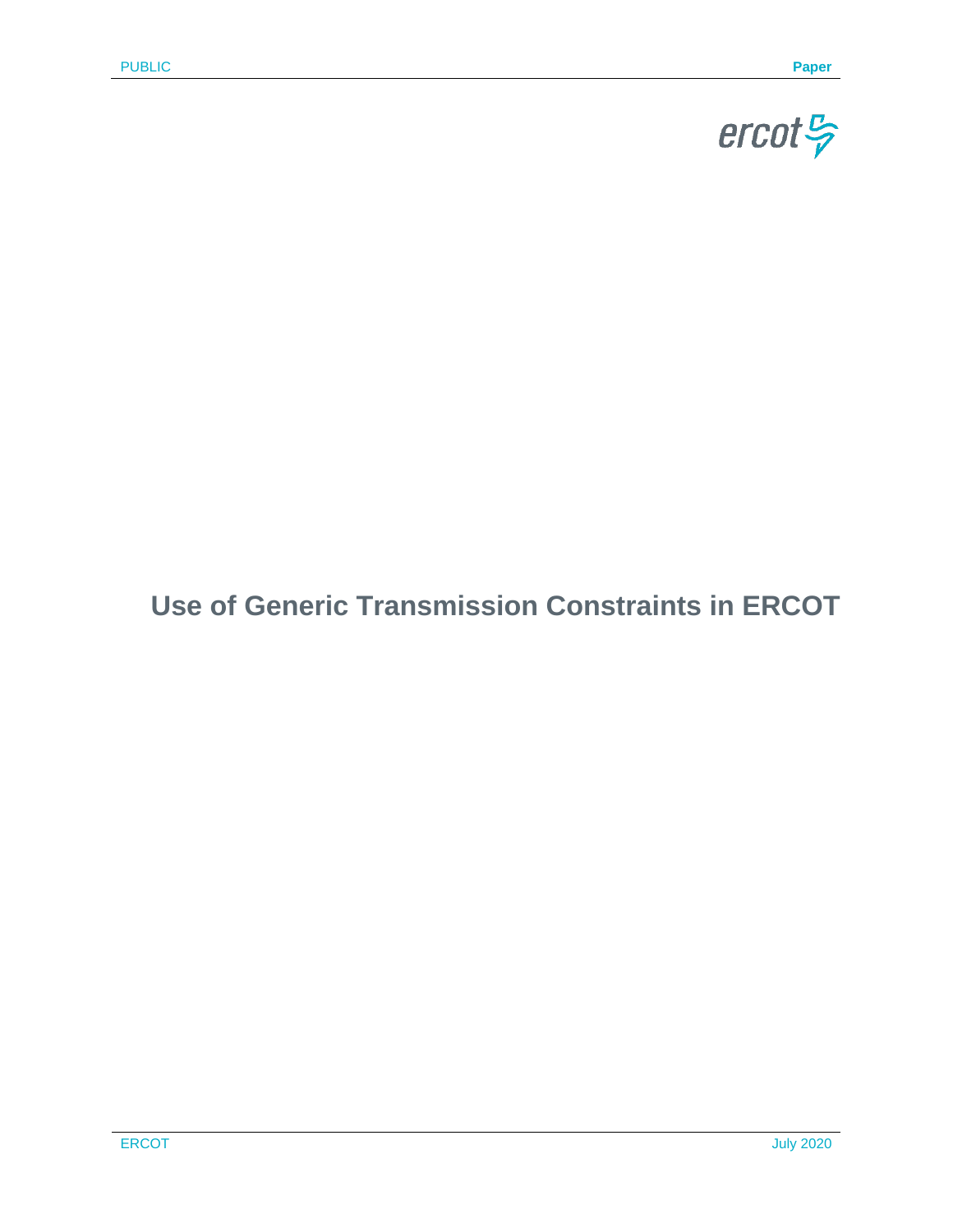# Table of Contents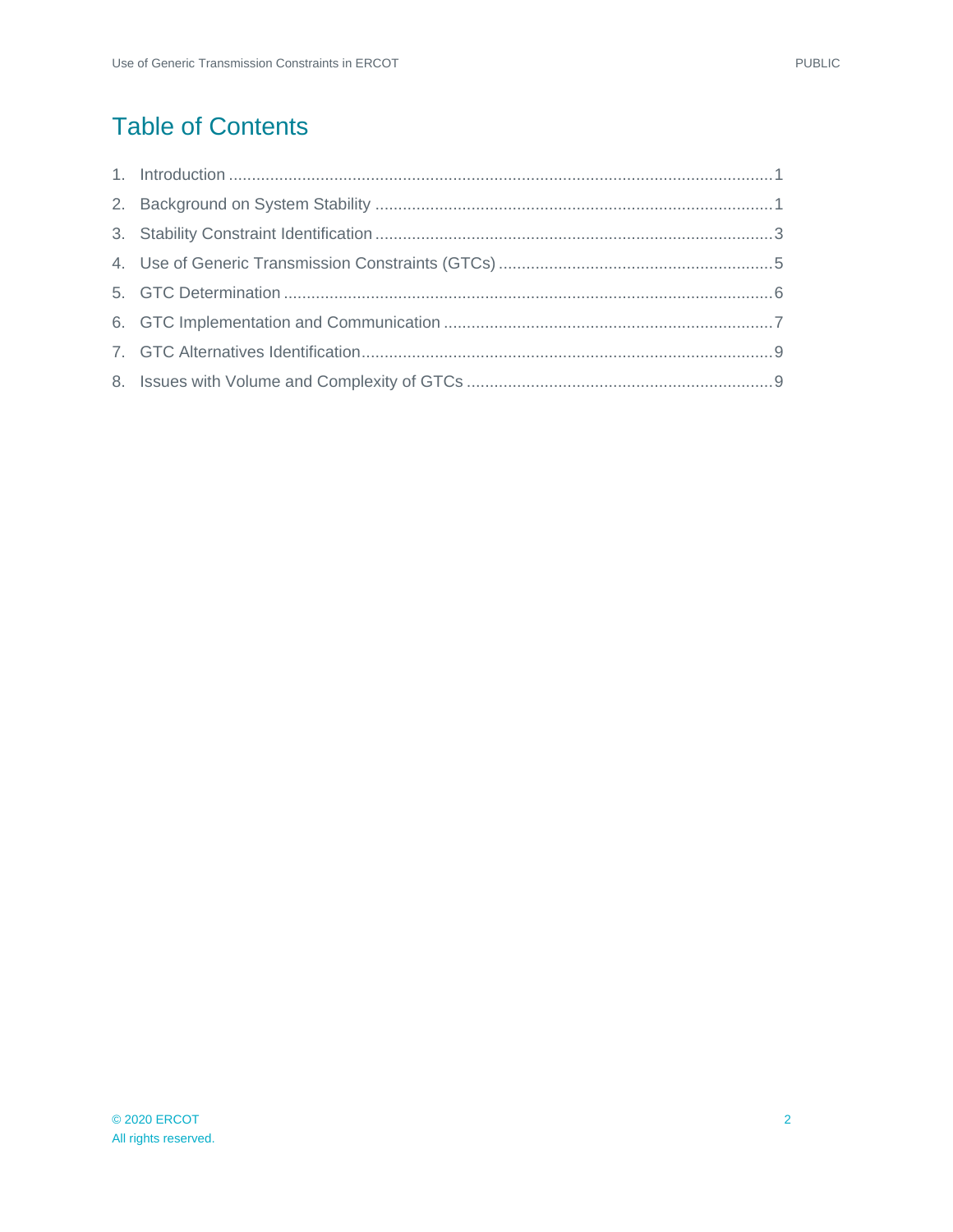### <span id="page-2-0"></span>**1. Introduction**

In ERCOT, the existing market tools (e.g. Security Constrained Economic Dispatch (SCED), Reliability Unit Commitment (RUC), etc.) are primarily designed to efficiently determine the lowest cost Real-Time system dispatch while adhering to pre- and post-contingency thermal overloads of Transmission Elements. However, there are additional operating limits that must be respected in order to maintain grid reliability. As a result, Generic Transmission Constraints (GTCs) are used to monitor flows between areas of the ERCOT Grid and control those flows using market-based mechanisms in order to maintain stability and other nonthermal reliability limits that would not otherwise be considered in market mechanisms. This translation of non-thermal limits into GTCs, and then the use of market mechanisms to control the GTCs ensures that the stability and other non-thermal constraints on the system are managed in an efficient manner.

This white paper provides an overview of system stability phenomena, the evolution of ERCOT Grid characteristics, identification of GTCs and the use of GTCs to address those stability phenomena and Grid characteristics. It also describes issues related to reliably operating the System within the GTC construct.

### <span id="page-2-1"></span>**2. Background on System Stability**

Dynamic studies, which are used to identify most stability limits, require detailed dynamic models of ERCOT Facilities and significant resources and time to conduct the studies. Most GTCs are used in the ERCOT System to maintain stability, therefore, this section provides an overview of the system stability challenges that have been addressed using GTCs. Also, a GTC may be used to constraint different stability issues depending on the system conditions. By describing the types of stability issues, the causes of instability, and options for mitigation, it will become clear that the same underlying conditions, most notably heavily loaded highimpedance transfer paths, tend to exacerbate many of these stability challenges. As such, limited benefit may be realized from mitigation options that address only one aspect of stability.

### **2.1. Voltage Stability**

Voltage stability issues are generally characterized by a lack of sufficient reactive power to maintain acceptable voltage levels. Such conditions are commonly encountered when a load center is importing a large amount of power or a generation pocket is exporting a large amount of power through long transfer paths, which tend to have high aggregate impedance and consume large amounts of reactive power. Generally, there are two types of voltage stability:

- Steady State Voltage Stability: the ability to maintain acceptable voltage levels under normal and outage conditions. Power flow based simulation such as PV analysis without dynamic models is generally used to assess steady state voltage stability. The Voltage Security Assessment (VSAT) application is implemented in ERCOT for real-time operation support.
- Transient/Dynamic Voltage Stability: the ability to maintain acceptable voltage recovery in the first few seconds immediately following system disturbances and return to normal conditions. Dynamic simulation, including models that accurately reflect dynamic response, is required to assess transient/dynamic voltage stability. Currently, dynamic simulation applications like PSS/e and TSAT are used as off-line tools. ERCOT plans to implement Real-Time TSAT to be capable of assessing dynamic stability in the real-time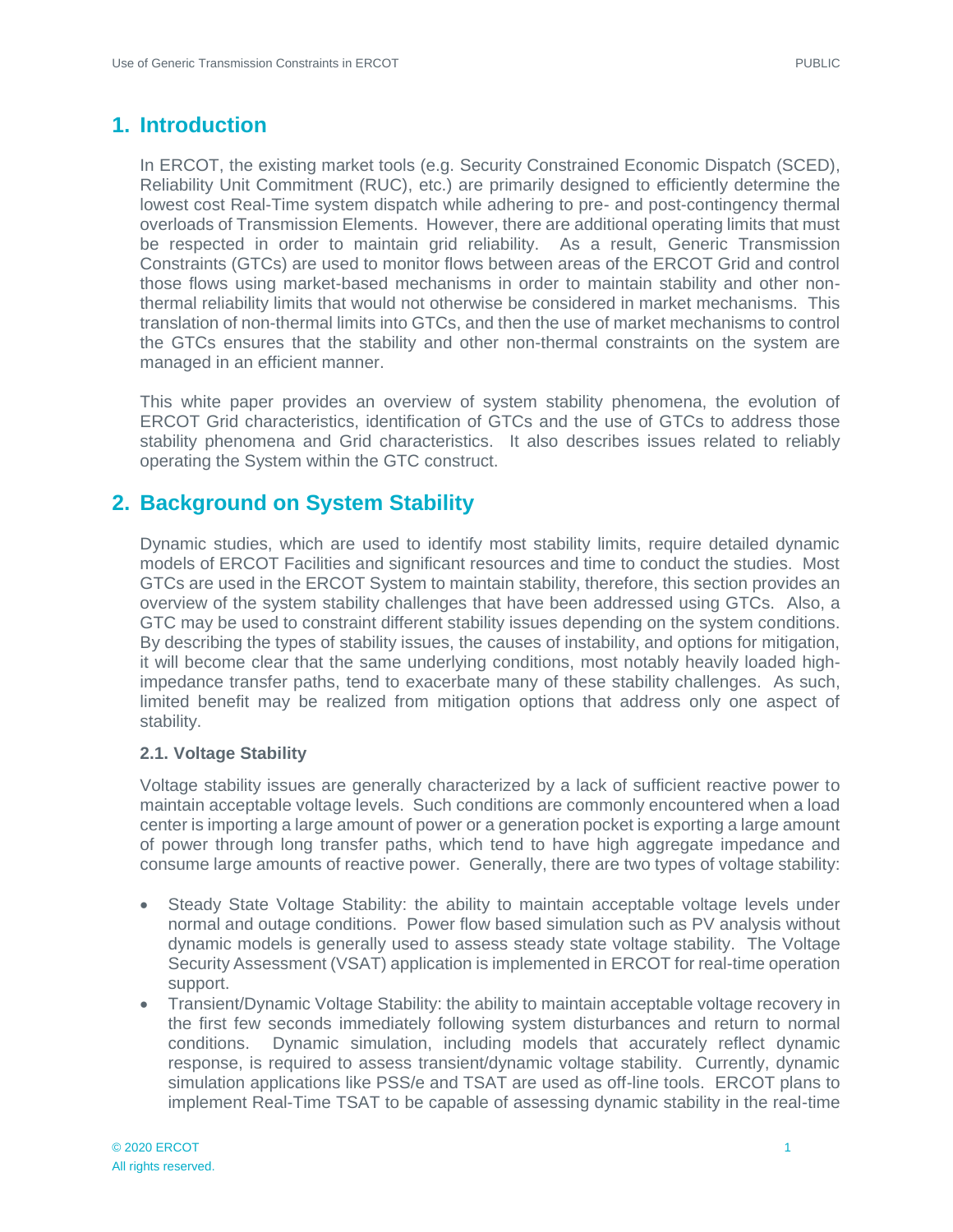operation. In the absence of Real-Time TSAT, ERCOT performs off-line dynamic studies to determine dynamic voltage stability limits and apply them in Real-Time operation.

Options for mitigating voltage stability issues include but are not limited to reducing the flow through the high impedance transfer paths, adding sources for reactive compensation (static and/or dynamic devices) and upgrading the transmission grid to reduce network impedance across critical transfer paths. It should be noted that the effectiveness of adding reactive compensation to a system reduces as the system becomes increasingly compensated.

### **2.2. Angular Stability**

Angular stability issues are generally associated with the potential for synchronous generators to lose synchronism with the grid. When a transmission line fault occurs near the generator, low voltage prevents the delivery of power from the generator. Energy that was previously being delivered to the grid accelerates the generator shaft until the fault is cleared and power delivery to the grid can resume. Depending on the fault severity and duration as well as the post-disturbance network connections, the generator may or may not maintain synchronism with the grid. Options for mitigating angular stability issues include but are not limited to reducing flow through high impedance transfer paths, improving protection systems to reduce fault clearing times and transmission upgrades that add outlet paths or reduce postdisturbance network impedance as seen from the generator.

### **2.3. Oscillatory Stability**

Oscillatory stability issues are generally characterized by either a synchronous machine oscillating against the system (local mode) or a group of synchronous machines oscillating against another group of synchronous machines (inter-area mode). When an oscillation occurs, the inverter-based power system devices in the vicinity could be affected and participate in the oscillation. The system is most susceptible to oscillations when there are high power transfers across high impedance paths and relatively weak ties between the components that are participating in the oscillation. Options for mitigating oscillatory stability issues include but are not limited to reducing flow on high impedance transfer paths, adding power oscillation damping (POD) control functions to power system devices<sup>1</sup>, and upgrading the transmission grid to reduce network impedance across critical transfer paths.

### **2.4. Control Stability**

Control stability issues are generally associated with the potential for inverter controls to fail under conditions of low system strength, which is often described in terms of a short circuit ratio (SCR). Most IBRs require connection to a strong grid for proper operation. IBRs that experience control instability may exhibit oscillatory behavior and/or trip off. Options for mitigating control stability issues include improving the relative system strength so that voltage is less sensitive to changes in reactive power. This can be accomplished by reducing IBR output, installing devices that contribute fault current (e.g. synchronous condensers), installing dynamic devices to improve voltage control (e.g. SVCs or STATCOMs), and upgrading the transmission grid to reduce network impedance. Advances in IBR technology may allow reliable operation over a wider range of system strength conditions in the future.

 $\overline{a}$ 

<sup>&</sup>lt;sup>1</sup> In ERCOT, synchronous generating units are required to have power system stabilizers (PSS) which mitigate oscillatory behavior.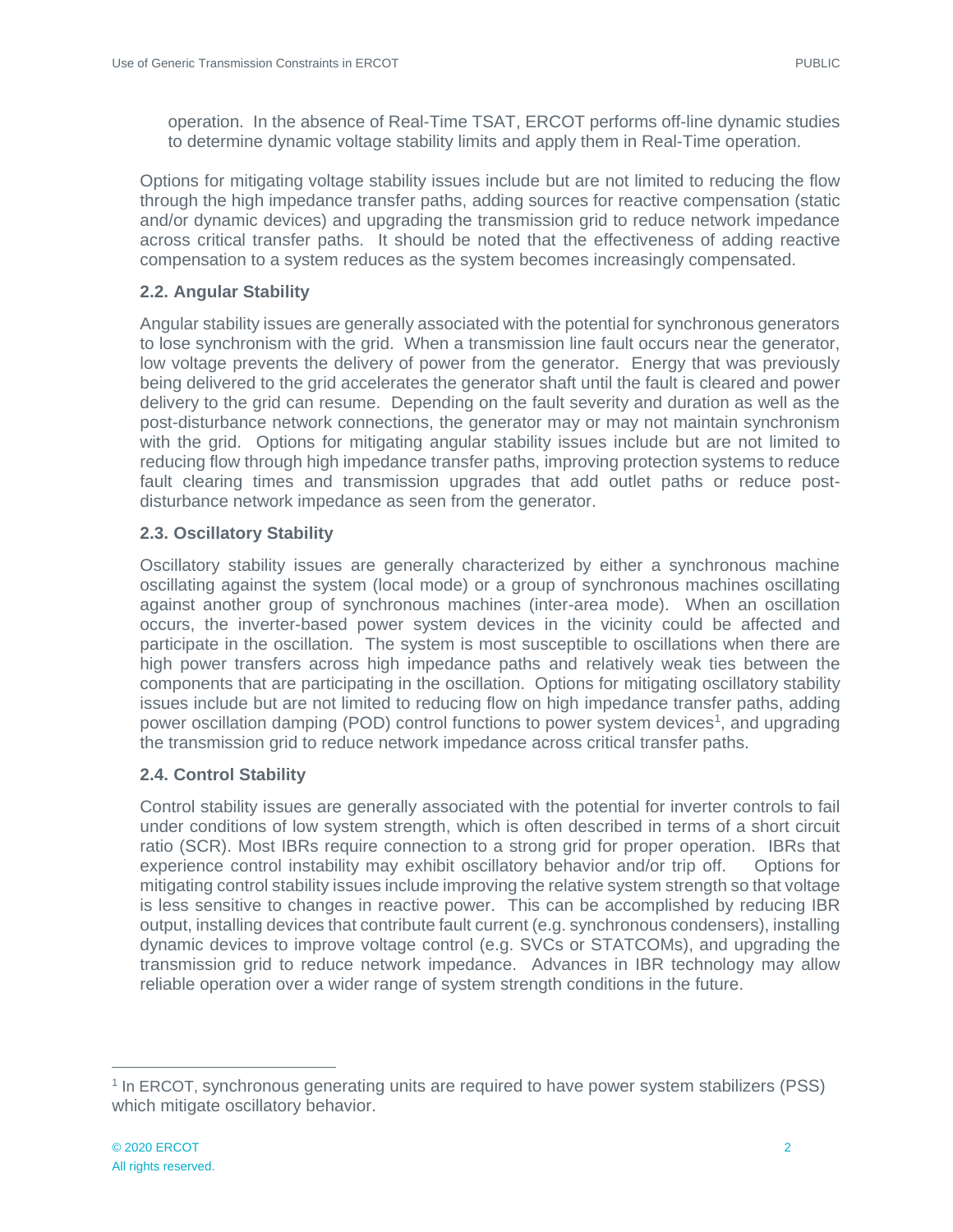## <span id="page-4-0"></span>**3. Stability Constraint Identification**

ERCOT uses a variety of reliability studies to identify relevant stability and other non-thermal system limitations. Planning assessments, interconnection studies, Quarterly Stability Assessments (QSA) and operational studies assess different time horizons, with different generation resource assumptions, to assess impacts of new and existing generation on grid limitations. The identified system limitations may be binding at all times, or may only be temporarily relevant during specific operating conditions. If these system limitations can be mitigated by reducing the output of specific resources in order to limit power flow into or out of an area, then these limits are quantified using the appropriate assessment tools.

### **3.1. Planning Studies**

The Full Interconnection Study (FIS), which is performed by the interconnecting TSP, represents the first practical opportunity to identify potential stability constraints associated with the installation of specific new generation. Detailed dynamic models, the parameters of which can have a significant impact on stability study results, typically are not available prior to the FIS. Planning studies evaluating stability with assumed models and locations may help identify potential future stability challenges but often cannot support detailed or strong study conclusions.

ERCOT conducts annual stability assessments to evaluate stability across the system based on applicable NERC and ERCOT reliability criteria. Additional ad hoc studies are also conducted to focus on particular areas or conditions as needed. These studies generally consider generation that has satisfied criteria specified in Planning Guide Section 6.9 and has submitted usable dynamic models. Identified stability constraints are not considered reliability violations if they can be resolved through re-dispatch of generation. Transmission upgrades to address such constraints are implemented when ERCOT economic planning criteria are satisfied.

### **3.2. Quarterly Stability Assessment (QSA)**

The QSA is conducted every three months to assess the impact of planned Generation Resources (GRs), Energy Storage Resources (ESRs) and Settlement Only Generators (SOGs) connecting to the ERCOT Transmission Grid on existing or new non-thermal grid constraints. The QSA includes all GRs, ESRs and SOGs with planned Initial Synchronization during a specific three month period. The QSA establishes clear manageable timelines for studying and implementing GTCs before Initial Synchronization.



*Figure 1: High General Process of Quarterly Stability Assessment*

While an individual FIS stability study focuses on a particular new generating unit connecting to a specific location, a QSA provides an assessment of all new units expected to synchronize to an area of interest, as well as larger regional issues. QSA studies are performed using the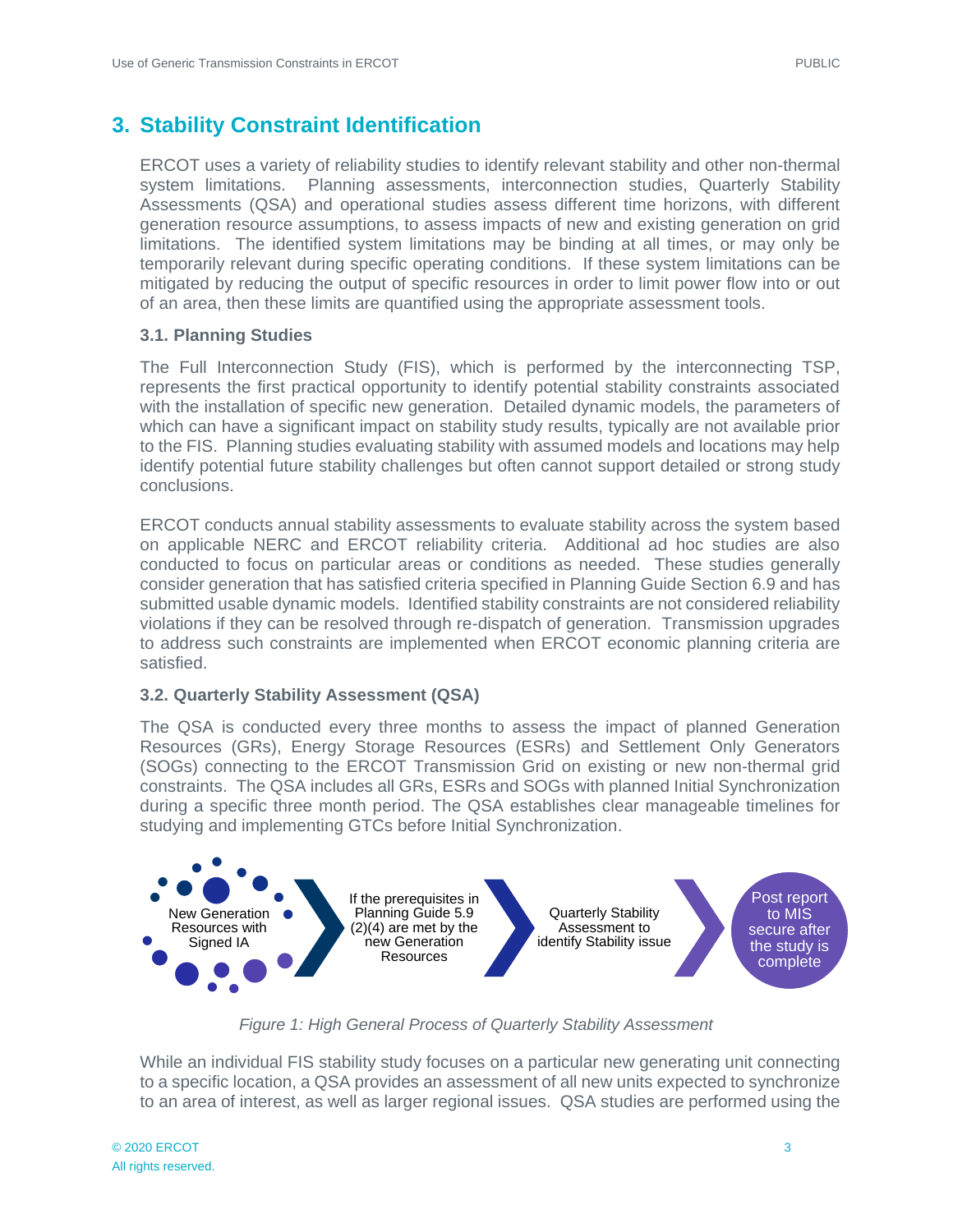most recently approved Dynamics Working Group (DWG) stability cases, and ERCOT will update these DWG cases as needed to accurately represent the intended operations study horizon. The QSA evaluates dynamic stability based on criteria included in ERCOT Planning Guide Section 4 and the NERC TPL-001-4 reliability standard. ERCOT derives the conditions to be studied in the QSA by considering the results of the FIS stability studies for GRs, ESRs and SOGs. Conditions other than those identified in the FIS stability studies may also be studied. The QSA builds on information developed in the FIS stability studies and informs the actual implementation of GTCs.

QSA results are used to identify stability issues that would affect existing GTCs or show a need to create new GTCs to manage these issues. QSA results should be interpreted as an update/addendum to the FIS stability study. Further, QSA results should not be interpreted as the final GTLs for any specific GTC. The QSA is not meant to identify interface definitions for any specific GTC.

For every potential non-thermal system constraint identified in the QSA, ERCOT will perform a GTC assessment to determine a GTC interface and the appropriate GTLs. Changes to the Initial Synchronization dates of specific units may cause a GTC assessment to be moved to a different time period (i.e., to move to being reviewed based on a later QSA). Depending on the Initial Synchronization date, the GTC study could rely on multiple QSAs as illustrated in Figure 2.



*Figure 2: QSA/GTC Process Timeline*

### **3.3. Operational Analyses**

There are three categories of reliability analyses within the operational horizon that may indicate instability or other non-thermal reliability constraints – Outage Coordination, Next-Day, and Real-Time assessments. Typically, a non-thermal constraint will be indicated in these studies by either an unsolved contingency which causes the non-linear power-flow solution to diverge, or a thermal overload that exceeds cascading outage criteria<sup>2</sup>.

 $\overline{a}$ 

<sup>&</sup>lt;sup>2</sup> Cascading criteria is outlined in the ERCOT System Operating Limits Methodology. For the purpose of this white paper, post-contingency thermal loading greater than 125% of the Emergency (2-Hour) Rating would trigger a cascading assessment.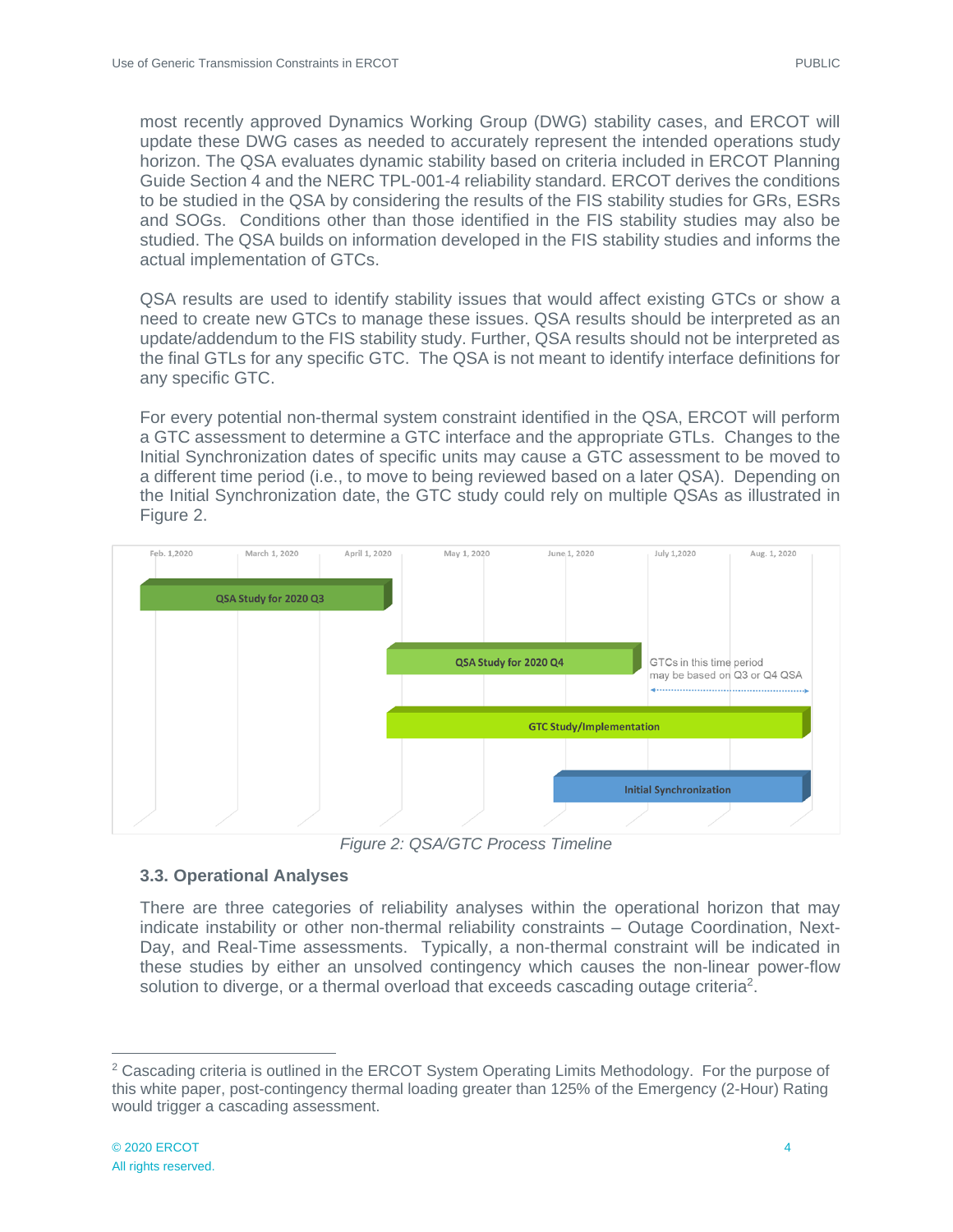In Outage Coordination assessments, if an Outage is determined to cause an unsolved contingency or cascading outages post-contingency, the Outage will not be approved.

In the Next Day assessments, if there is an unsolved contingency, analyses are performed to determine if the issue is due to a Forced Outage, or if the contingency can be resolved with additional reactive support, such as from additional committed generation capacity. An operating plan is proposed and communicated to the TSPs affected by the unsolved contingency, as necessary. Similarly, if there is a thermal overload that exceeds cascading outage criteria, an operating plan is proposed and communicated to the affected transmission companies.

In Real-Time assessments, the same assessment is performed as would be done in the Next Day studies. If ERCOT determines that the instability or cascade condition is not due to an Outage, or multiple Outages, a Watch is declared in Real-Time and an operating plan is coordinated between the ERCOT System Operators and the affected transmission companies which can be used until a permanent solution is determined.

If a new stability constraint is identified in Real-Time, a GTC will be implemented in the ERCOT System as soon as practicable so that SCED can be used to provide a market mechanism for addressing the instability.

### <span id="page-6-0"></span>**4. Use of Generic Transmission Constraints (GTCs)**

### **4.1. What is a GTC?**

As defined in the ERCOT Nodal Protocols, a GTC is a transmission constraint made up of one or more grouped Transmission Elements that is used to constrain flow between geographic areas of ERCOT for the purpose of managing stability, voltage, and other constraints that cannot otherwise be modeled directly in ERCOT's power flow and contingency analysis applications. In other words, a GTC is a pre-defined collection of transmission elements, over which the aggregate power-flow will be subject to a defined limit in Real-Time in order to maintain grid reliability.

A Generic Transmission Limit (GTL) is a value calculated for a given GTC that represents the system operating limit for that GTC under a given set of system conditions. GTLs represent pre-contingency flows that need be maintained to prevent instability or other non-thermal reliability issues if a given contingency were to occur. The GTL for a particular GTC may change based on different system conditions (e.g. transmission outages) and, the GTL may be set based on different instability phenomena. The GTL may be calculated in Real-Time by online tools, or be pre-determined for a variety of system conditions based on offline studies. If more than one instability phenomenon could manifest on a particular GTC under current conditions, (usually due to different critical contingencies that might occur), the GTL is set to the most restrictive limit.

In the ERCOT Network Operations Model, a GTC can be modeled as a group of one or more Transmission Elements. This grouping is made to measure System flows near an area of importance where regional, or broader area, monitoring of System conditions is desired. Traditionally, this area of importance is a local area or region where non-thermal system operating limits exist, typically system instability regions. GTCs monitor the sum of the flows on the Transmission Elements that make up the GTC and provide for a means to control those flows in the various ERCOT markets to assigned Generic Transmission Limits (GTLs).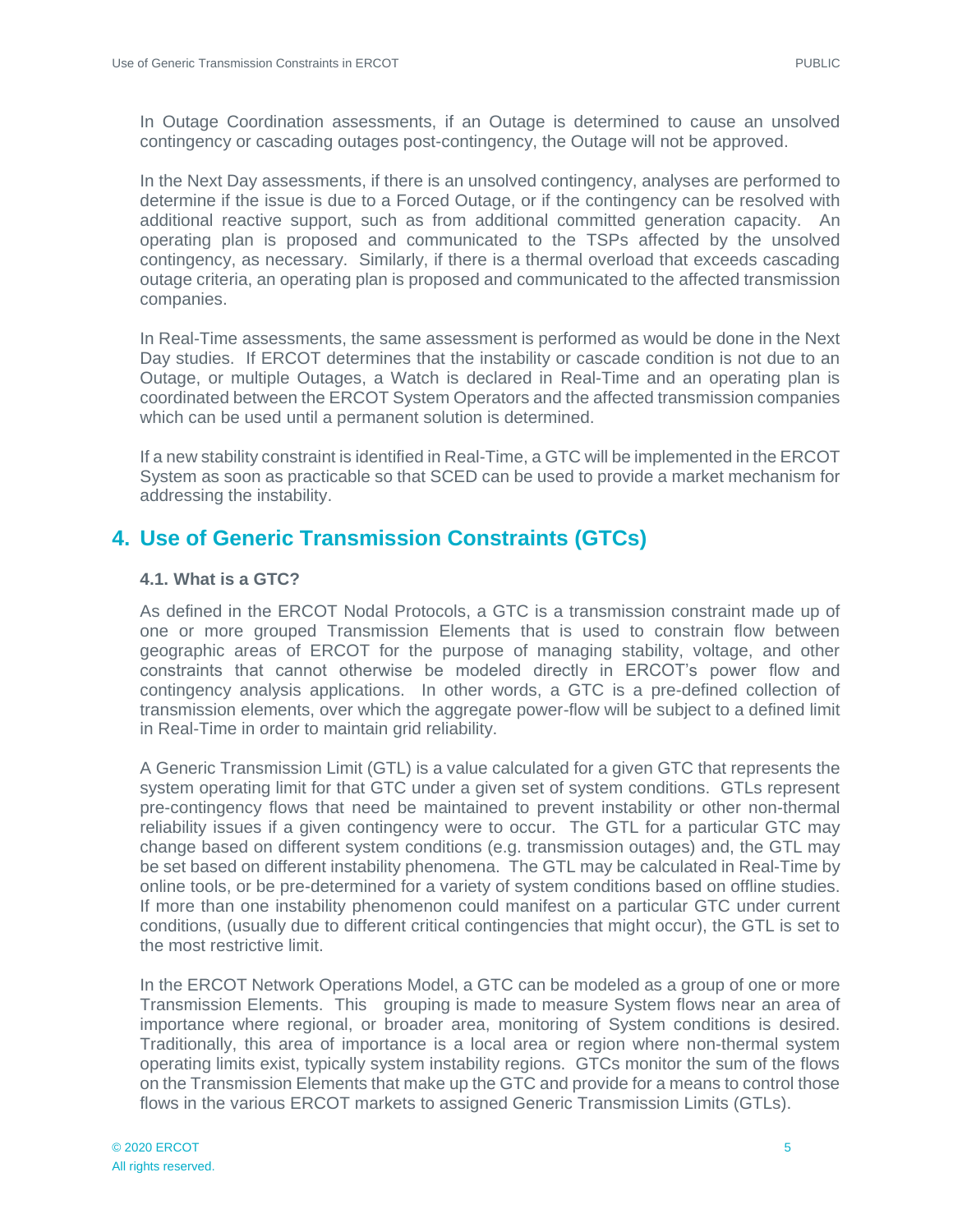#### **4.2. How a GTC is used?**

GTCs are used in the ERCOT System in the same way thermal constraints are managed. Each GTC is its own constraint, and its GTL is enforced as a base case constraint. This is true in the Congestion Revenue Rights (CRR) auctions, the Day Ahead Market (DAM), and Real-Time Market (Security Constrained Economic Dispatch, or SCED). The most accurate GTLs available at the time each market is conducted are used for that market. To provide market participants with visibility into the potential value of a GTL, a GTC Methodology<sup>3</sup> is posted on the ERCOT Market Information System (MIS) Secure Area for each GTC, and that Methodology contains a set of default GTLs for various system conditions.

In the CRR auctions, GTLs are determined as part of the normal auction model process. The GTLs are determined by either using the offline study results based on the applicable GTC Methodology or by running studies with the available tools based on the system conditions and network topology reflected in the auction models. Given that the auctions are conducted for time periods as far as three years into the future, there is more potential for the auction network topology to not reflect actual, real-time system conditions. As a result, transmission capacity in the CRR auctions is generally scaled down to recognize the additional uncertainty and prevent potential overselling of CRRs in the auctions.

GTLs for the DAM are calculated from an operational study that is performed the day before the DAM executes (i.e. two days before the Operating Day for which the DAM is being run). This study calculates GTLs using the most up to date system information and passes those limits to the DAM operators. When possible, this operational study is performed using online tools to provide a more accurate GTL than what is in the GTC Methodology<sup>4</sup> to aid in improved convergence between the DAM and Real-Time Markets.

In Real-Time, GTLs are updated every ten minutes using online tools, when possible, to ensure that ERCOT System operators are managing these non-thermal limits based on Real-Time system conditions. For GTCs where the GTLs cannot be updated using online tools, the Real-Time GTLs are updated using a static table.

In SCED, the aggregate impact on the elements of the GTC from an injection by each Resource is used to determine which units to decrease or increase output to stay within the limits of the GTC. For example, if two Resources have the same offer, but the aggregated shift factor on the elements of the GTC is higher for one Resource than the other, the one Resource with the higher shift factor will be dispatched down ahead of the other Resource to relieve the constraint by a greater amount at a lower cost. It is important to design the GTCs in such a way that not only is the flow on the elements of the GTC good indicator of the whether the stability issue is becoming a concern, but that the proper Resources are dispatched to address the stability issues. Offers then allow SCED to find the most economical way of controlling to the GTL.

### <span id="page-7-0"></span>**5. GTC Determination**

The goal of determining how to design a specific GTC is to maintain the reliability of the system efficiently. The design must consider the specific details of the non-thermal phenomenon, the

 $\overline{a}$ <sup>3</sup> <https://mis.ercot.com/misapp/GetReports.do?reportTypeId=11425>

<sup>4</sup> Most GTLs are static, based on off-line studies; however some GTLs can be calculated using near-realtime tools based on the updated system conditions that can better reflect the anticipated system conditions.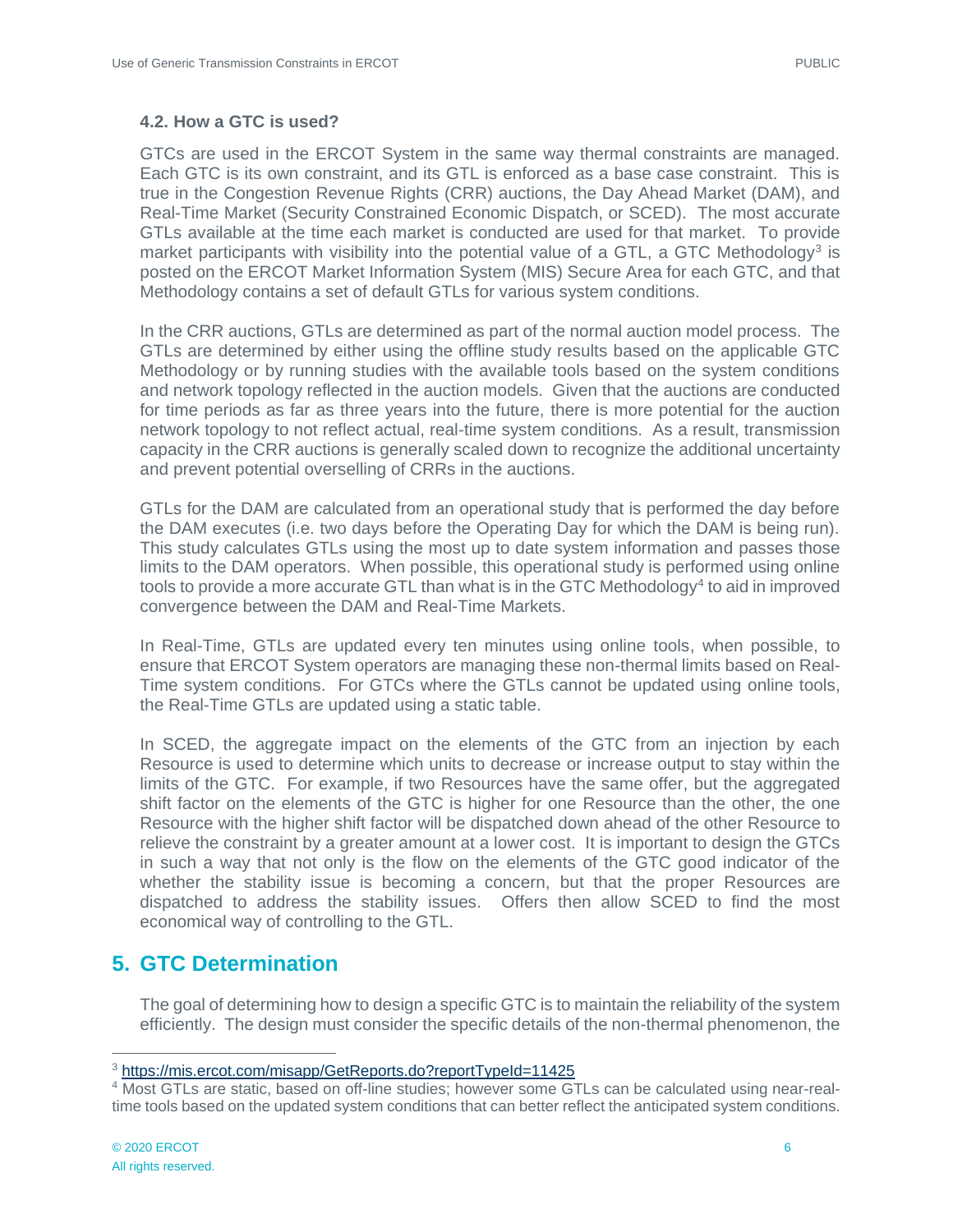power transfer that can be controlled to protect against the phenomenon, the transmission elements that should be monitored and used to control those transfers, the Resources that SCED will possibly dispatch to control the flows on the GTC, how SCED will dispatch the system to stay within the GTLs, and the ability to model the GTC in the ERCOT System. In some cases, multiple GTCs are needed to meet the reliability need. Generally, the following are considered to determine GTCs:

- A GTC is defined in a way so that the system can control Resources based on their impact on relieving the instability phenomenon, to the extent these differences in impact can be modelled in the market tools. For example, if two generators have the same impact on the instability phenomenon, but have radically different shift factors on a GTC, the GTC will need to be revised.
- Depending on the type of instability for which the GTC is needed, online tools and applications may need to be able to calculate limits or lookup offline calculated limits in or near Real-Time based on current system conditions. This may also impact how a GTC is defined.
- The definition of the GTC needs to properly include the Transmission Elements that can effectively resolve the instability phenomenon through controlling the flow on the lines that make up the GTC.

GTCs can be either "closed loop" or "open loop." A closed-loop GTC encircles a region of the system such that the Resources in the region have a 100% shift factor on the flow on the GTC, either helping (negative) or hurting (positive). The shift factors do not change as the system topology changes because the GTC definition "contains" the region of concern. An open-loop GTC establishes a cut plain across a small region of the system, very similar to a typical thermal constraint. With an opened loop GTC, Resources on one side of the GTC may not have the same shift factors on the GTC. This characteristic is helpful when trying to efficiently protect against an instability where some Resources have a higher impact.

None of the elements that make up a GTC can be behind a Resource's Resource Node. This is because SCED generally dispatches Resources based on connectivity nodes, and if a GTC is between the Resource Node and the Resource's connectivity node, then there is a potential for convergence issues between CRR, DAM, and Real-Time, even at equivalent dispatch levels.

As previously stated, a GTC is modeled to measure the sum flows on the Transmission Elements that make up the GTC definition. But, *how* the GTC elements are selected is just as important as which elements are chosen. Currently, for a GTC associated with generation injection instability, the GTC is defined at the point of interconnection for the impacted generator(s). For a GTC associated with serving load, the GTC is defined as close to the area of instability as possible. For a GTC associated with dynamic instability, the GTC is defined at the predicted area of separation. The reason for doing this is so that the impact of the GTC is limited just to the area for which the instability exists.

## <span id="page-8-0"></span>**6. GTC Implementation and Communication**

### **6.1. GTC Implementation**

Once a specific GTC is determined, the information has to be added to the ERCOT system models; applications and situational awareness tools need to be modified and tested; ERCOT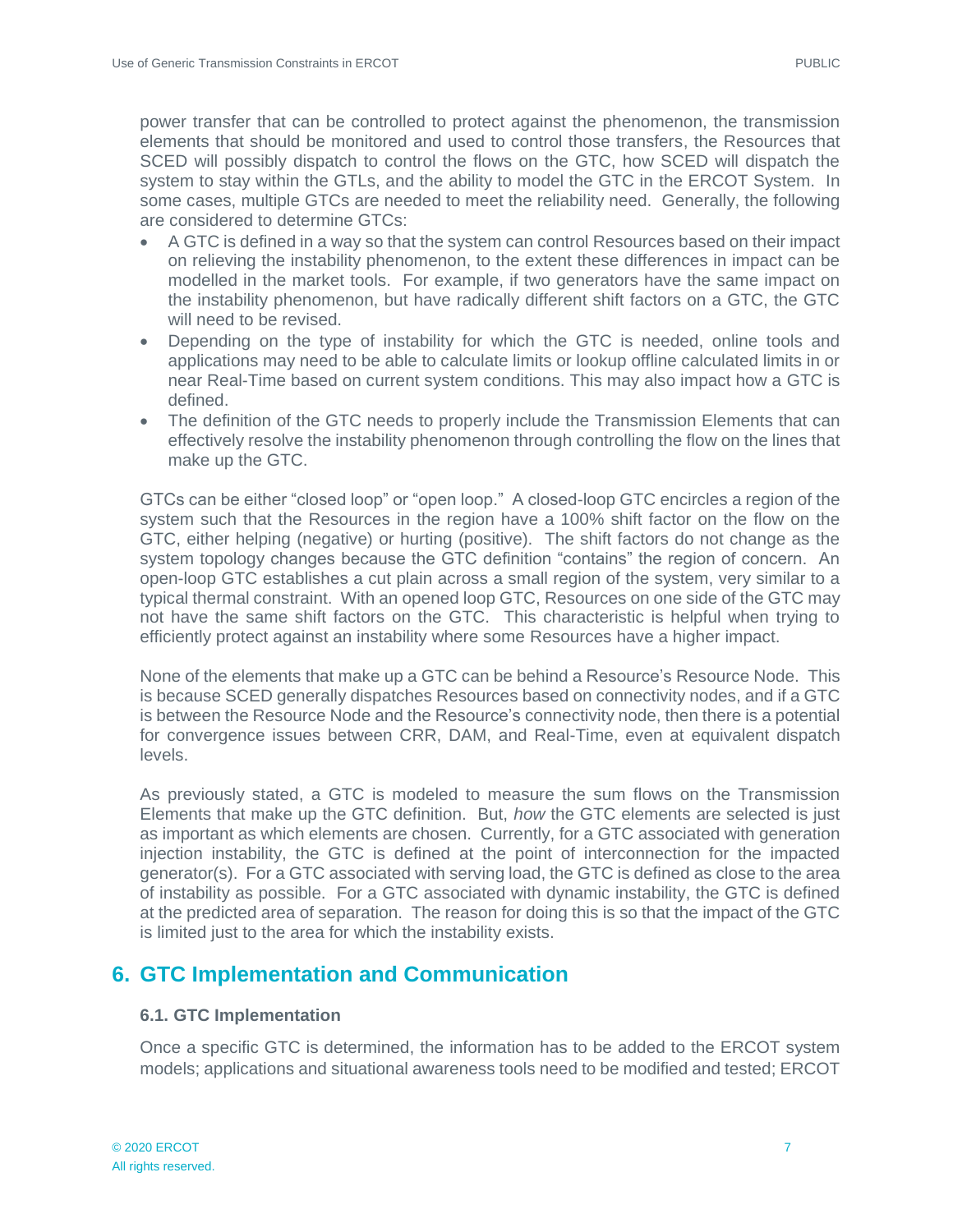System operators need to be trained on how to use the GTC; and a Methodology has to be developed and posted on the ERCOT MIS Secure Area.

To physically model the GTC in the Network Operations Model, a Network Operations Model Change Request (NOMCR) is required. Preferably, a NOMCR needs to be submitted at least 90 days prior to the model load for which the change in the NOMCR is needed. However, most GTCs are determined inside of 90 days and require an interim update NOMCR to be submitted. In most cases GTC-related NOMCRs can be implemented with a lead time of only three to four weeks.

GTLs are determined based on the output of Real-Time applications, or using a predetermined static table of limits based on representative system topologies. Real-time applications are used where possible, as they tend to provide the most accurate GTLs based on actual system conditions. If a Real-Time application is used, the proper system study case for that application needs to be developed and tested before being implemented. Even if a Real-Time application is used, a static table of limits will be developed, in the event the Real-Time applications become unavailable.

Once the GTC is in the Network Operations Model, the control room situational awareness tools must be updated, and Real-Time information needs to be made available to the transmission companies impacted by the GTC per NERC Reliability Standard FAC-014 requirements. This process typically takes about a week to implement, given the complexity of the situational awareness tools and staff availability, as the situational awareness tools are manually created and supported, and as such, cannot be built until the GTC-related information is present in the online System model. After the situational awareness tools are updated, and the GTC-related modeling and application tuning is complete, ERCOT System operators are trained on the GTC, the reliability problem it is addressing, how to interpret the situational awareness tools, and how to enforce the GTLs.

The Network Operations Model update process also initiates inclusion of the GTC in the CRRs auctions, DAM, and RUC.

### **6.2. GTC Communication**

Given that the ultimate goal of a GTC is to provide a market solution to a reliability problem, it is therefore highly market-sensitive in nature. Additionally, the details of the GTC may be considered as Critical Energy Infrastructure Information (CEII). CEII data is confidential in nature, and therefore when GTC information is communicated, the details need to be redacted to protect the critical information but also transparent enough to provide the market an understanding of the need and use for the GTC. Section 3.10.7.6 of the current ERCOT Nodal Protocols outlines much of the process for communicating GTC-related information. When a new GTC is implemented or modifications to an existing GTC are made, ERCOT is required to issue a Market Notice, typically 2 days in advance, as well as post a redacted version of the GTC Methodology to the MIS Secure Area. Normally, ERCOT does not begin enforcing a new GTC, or changes to an existing GTC, until a Market Notice is issued; however in some cases the GTC may need to be enforced more quickly, such as when system conditions necessitate the development of a GTC in Real-Time. In such a case, an Operating Condition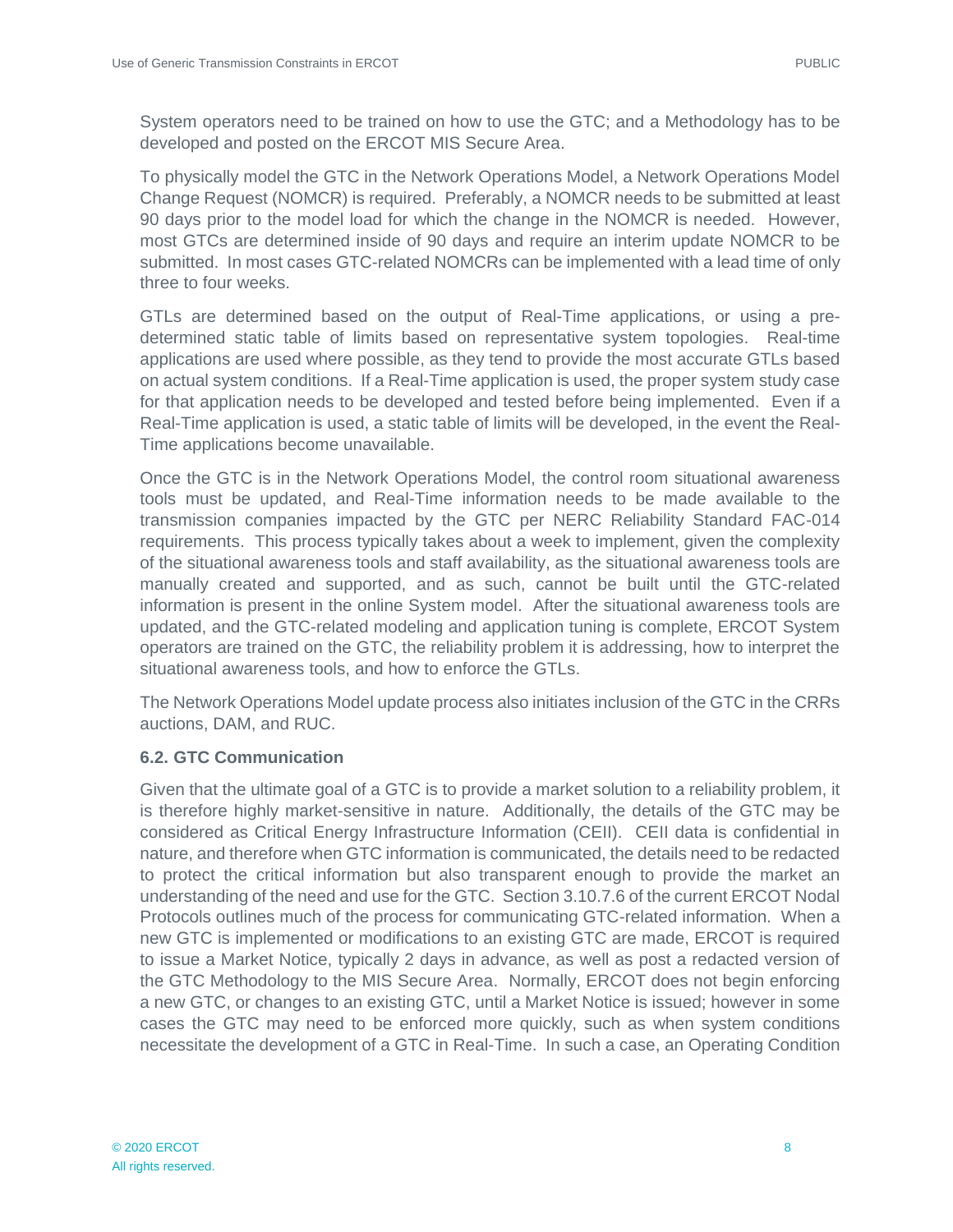Notice<sup>5</sup> (OCN) is issued so that the market is aware of the new GTC implementation, and then a Market Notice is issued after the fact, once the GTC Methodology documentation is developed and posted on the MIS Secure Area.

The GTC Methodology is a document that contains all the relevant details pertaining to the GTC, and includes the following items:

- The stability issue for which the GTC is being implemented
- Identification of the Transmission Elements that make up the GTC definition
- The study conditions used in the GTC assessment, including contingencies assessed, System load levels, and any prior Outages that were considered
- The results of the conditions studied
- The methodology for calculating limits for the GTC
- How to use any static table of limits in the event Real-Time applications cannot be used
- Potential alternatives for exiting the GTC
- Additional specific details as necessary to meet NERC Reliability Standard FAC-014 Requirements

# <span id="page-10-0"></span>**7. GTC Alternatives Identification**

ERCOT Nodal Protocol Section 3.10.7.6 (7) requires ERCOT to post alternatives for exiting a GTC within 180 days of the effective date of a GTC. GTC exit alternatives are included in the GTC methodologies posted on the MIS. ERCOT, in consultation with the TSP, develops an exit alternative that would allow the GTC to be retired. As the system evolves, the adequacy of GTC exit alternatives are reviewed as necessary.

Most GTC exit alternatives require significant transmission upgrades. These exit alternatives provide an indication of the scope and scale of projects necessary to exit the GTC and should serve as a reference for implementation of transmission upgrades. If all reliability criteria can be met while respecting the GTCs, the identified GTC alternatives are considered as potential economic-driven projects and can be included in the planning studies (e.g. Regional Transmission Plan or Regional Planning Group Review) to evaluate societal benefit through production cost analysis. Per ERCOT Nodal Protocol Section 3.11.2, if this production cost savings equals or exceeds this annual revenue requirement for the project, the project is economic from a societal perspective and will be recommended.

# <span id="page-10-1"></span>**8. Issues with Volume and Complexity of GTCs**

More recently, the ERCOT region has been experiencing significant growth in the interconnection of Inverter-Based Resources (IBRs). The number and complexity of stability limits on the ERCOT System has also increased. Figure 3 shows the total effective GTCs at the end of each year since 2014. In addition, increasing number of new planned generation projects meet Planning Guide 6.9, Addition of Proposed Generation to the Planning Models, requirements close to the deadline of QSA which is typically within 12 months of the

 $\overline{a}$ <sup>5</sup> When a new GTC is implemented in real-time, an OCN is required pursuant to Section 3.10.7.6(6) of the ERCOT Nodal Protocols.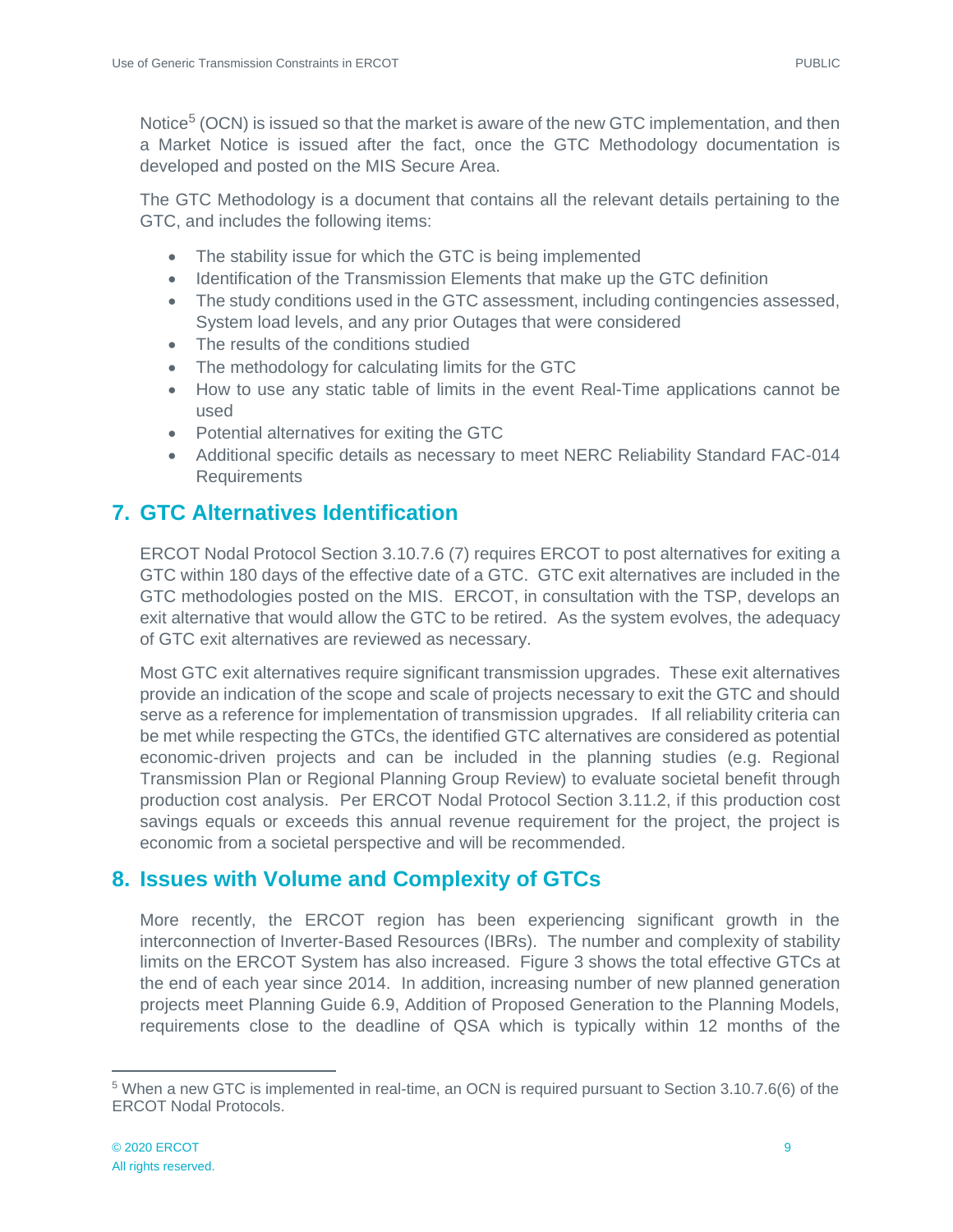Commercial Operation Date (COD) of the planned projects. As such, the impact of these new generation projects cannot be assessed in the planning horizon which generally focus on the system conditions at least one year ahead of the real-time operation.



*Figure 3: Effective GTCs since 2010*

### **8.1. Situational Awareness Issues with Increasing GTCs**

Given that both manual constraints and thermal constraints exist on the same Energy Management System (EMS) screen within Transmission Constraint Manager (TCM) application in the ERCOT control room, as the number of GTCs in use increases, the number of constraints needing System Operator action increases, especially during stressed system conditions. Also, as the number of GTCs increase, the effectiveness of situational awareness tools are negatively impacted.

### **8.2. Increasing GTC Complexity**

As the volume of GTCs increases, so does the complexity. The first example is the "nested GTC" condition. GTCs are layered on top of each other, as a result of the interaction of local and regional instabilities. The illustration in Figure 4 is a generalized representation of an actual system condition on the ERCOT grid. For nested GTCs, SCED optimizes the dispatch such that all generators are dispatched to respect all three GTCs.

The second example is the efficacy of an Outage's impact on a GTC. The nature of a given instability issue, combined with the topology of the System, GTC definitions and their limits, may vary based on Outages in the System. The illustration in Figure 5 is another generalized representation of an actual system condition on the ERCOT grid. The instability is associated with the aggregate generation export from Generators 1 - 5 into Stations A and F, and therefore the GTC is defined as the sum of flows on the lines from Station B to A and Station E to F. However, as Outages occur between Stations A and E, denoted as Xs in Figure 5 for illustration purposes, the System is cut so that different generators inject into Stations A and F depending on where the System is split. A potential option to address this issue is to have one GTC for each possible combination of Outages between Stations A and F. As a result, a variable-definition GTC presents complexity that currently cannot be accounted for in the ERCOT System.